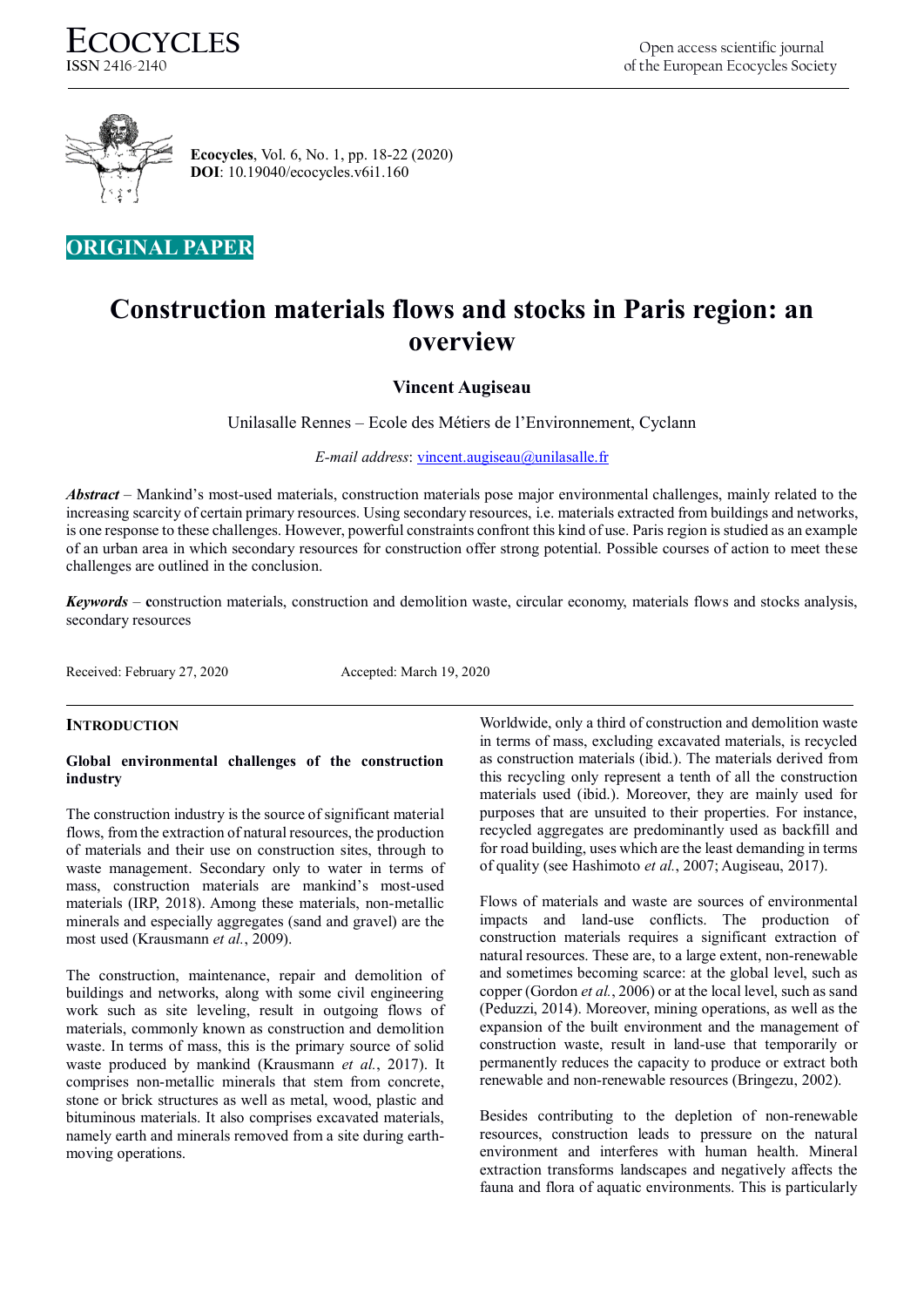the case of the extraction of marine aggregates which leads to conflicts of use with fishing, as well as risks in terms of biodiversity, fishery resources and coastal erosion (Peduzzi, 2014).

The production of materials also creates air-borne emissions. Cement production is responsible for 5 to 6 % of anthropogenic greenhouse gases worldwide (Mishra and Siddiqui, 2014). In addition, locally, air-borne emissions discharged by some cement plants lead to respiratory diseases (ibid.). Moreover, energy flows, also the source of environmental impacts, are associated with material flows (Pullen, 2000).

Figure 1 shows, in diagrammatic form, the flows of materials, energy, and emissions generated by the construction industry at a global scale, as well as the environmental impacts and land-use conflicts. According to Krausmann *et al*. (2017), it is considered that around a third of waste excluding excavated materials is recycled as materials, including all forms of recycling. In the absence of sources of estimates, the flows of excavated materials and emissions are not shown proportionately to the other material flows.



Figure 1. Diagrammatic representation of the flows, environmental impacts and land-use conflicts created by the construction industry at a global scale. Source: author

These global issues call for different levels of actions that can take place at different spatial scales. Among these is the implementation of coordinated action at a local scale between public and private stakeholders aiming at planning and managing the resources for construction. Such action requires detailed knowledge of the local environmental challenges to identify relevant courses of action. In this article, the case of Paris region (*Ile-de-France*) in France is studied using a method called materials flows and stocks analysis (MFSA). The method and data sources are presented first. Then the results of the flows and stocks analysis are shown. Then, in conclusion, possible courses of action within the framework of circular economy strategies are outlined.

#### **MATERIALS AND METHODS**

#### **Construction materials flows and stocks analysis**

Research on flows and stocks of construction materials and construction and demolition waste has expanded significantly since the end of the 1990s worldwide (Augiseau and Barles, 2017). This work has been undertaken in the scientific field of industrial ecology. One of its primary goal is to gain a greater awareness of the stocks of so-called secondary or anthropogenic resources. These stocks comprise materials accumulated by mankind. The materials found in buildings and networks make up the largest part of these stocks on a global scale (Krausmann *et al.*, 2017). Part of these materials will be extracted from stocks in the future and could then either become unused waste or materials useful for new activities. The systematic use of resources from anthropogenic stocks is called urban mining (Brunner, 2011).

The study of stocks of secondary materials is based on an estimate of the mass of materials. The latter usually involves establishing a typology of the built works (buildings and networks). Based on models or field studies, a material content is assigned to each type of built work. Then, data regarding the built works are used to assign a type to each structure. These data are also used to estimate the dimensions of the buildings and networks (volumes, surfaces or lengths). These are then converted into mass, by using the specific material content (of volumes, surfaces or lengths) of each type of built work.

To this static study of the stocks, a dynamic analysis of the flows is added. This is based on the study of past and current flows of materials and waste to identify the factors affecting the flows. It also aims at forecasting them in a short or medium term. There are two main approaches for studying flows. The so-called top-down approach considers the inputs and outputs of materials in or from a socio-economic system (Augiseau and Barles, 2017). It uses statistics on the transport of goods, the extraction of minerals and the collection of wood and the production of waste. It may be cross-referenced with a so-called bottom-up approach which consists of studying a system from the inside and analyzing the flows process by process as in Baccini and Brunner (1991) This is the most used approach for forecasting flows.

#### **Paris region case study: methods and data**

In Paris region, the availability of resources for construction has increasingly become a focus of attention since the mid-2000s. Management of these resources has given rise to studies carried out or overseen by the regional and interdepartmental environmental and energy directorate (DRIEE) and the Regional Council. These studies are undertaken as part of the implementation of the regional development blueprint (SDRIF) which sets out ambitious targets for constructing dwellings and business premises as well as developing the rail network by 2030. They also aim to contribute to the establishment and then the application of new regional public policies: the regional quarries blueprint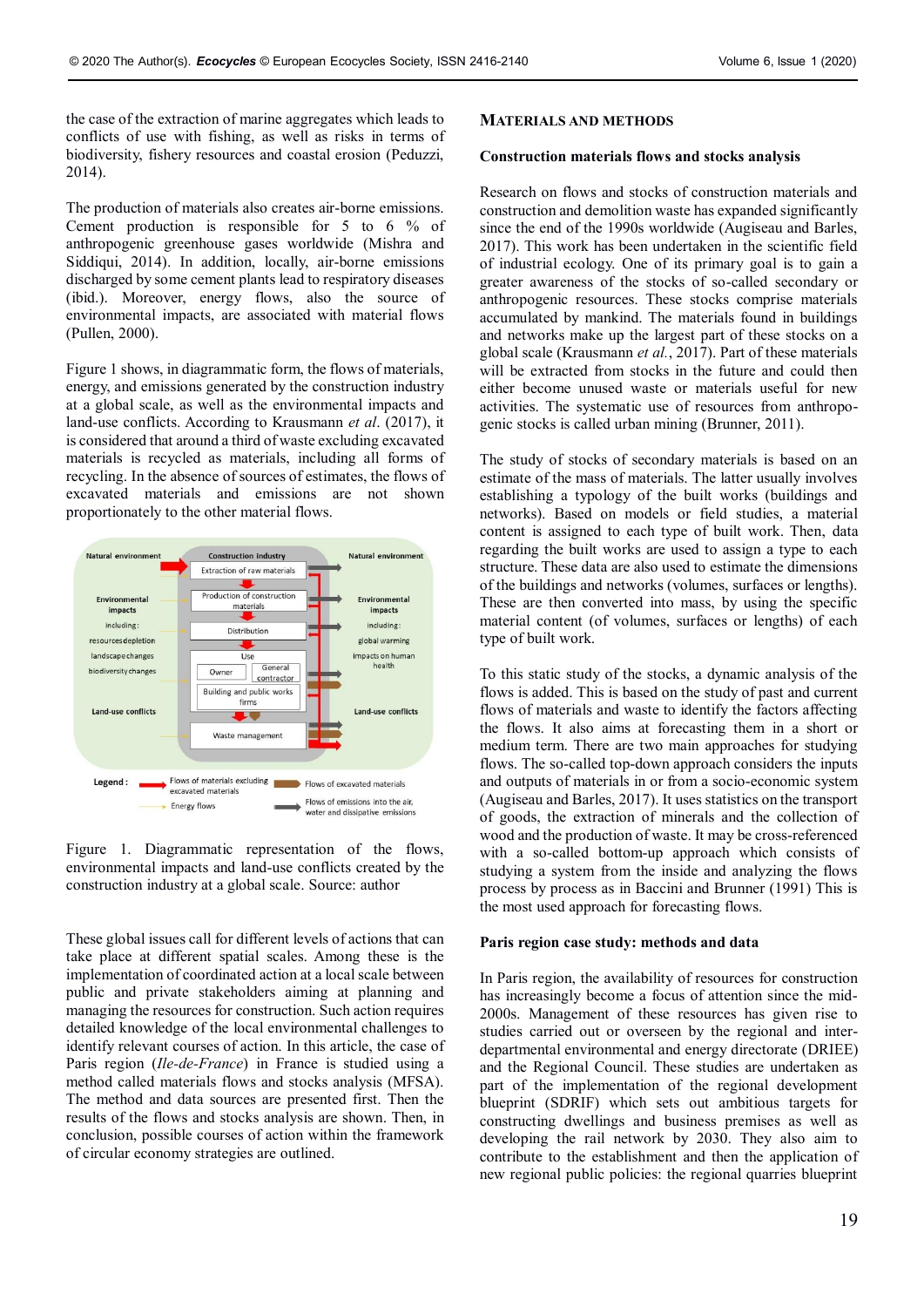(coordinated by DRIEE) and the regional plan for preventing and managing waste (coordinated by the Regional Council). The text below provides a summary of the research work begun as part of a doctoral thesis funded by these two public authorities.

Paris region is studied through an analysis of stocks and flows of construction materials and construction and demolition waste in 2013 1 . The stocks studied include buildings, transport networks (road, rail and aerodrome runways) and energy and water networks (electricity, gas, heat and cold urban networks, potable and non-potable water, sewerage). The estimate relies on a typology and modeling of structures stemming from work conducted on the case of Orléans by Rouvrau *et al*. (2012). Two main sources of geolocated data were used to find out the characteristics and dimensions of the structures: the IGN's BD Topo and the tax records files (*fichiers fonciers*) of the Ministry of Finance.

Flows are studied using both top-down and bottom-up approaches. The top-down approach relies on the method published by Eurostat (2001) and adapted by CGDD/SDES (2014). The SitraM database on the transportation of goods was used to identify the inputs and outputs of materials per department. Data on the extraction of minerals from quarries and the harvesting of timber are known through statistics produced by the DRIEE (SIGIC database), UNICEM and Agreste (Ministry of Agriculture). The waste flows are known through the estimates produced by the Regional Council (Conseil Régional IdF, 2015) as well as the survey conducted by the regional economic construction unit (CERC, 2013). For 2013, a bottom-up approach is also used to supplement the flows analysis, by studying the types of construction activities that produce the flows.

## **RESULTS**

 $\overline{a}$ 

#### **Paris region: primary resources not covering the consumption of materials**

Construction materials, in terms of mass, are the main materials used in Paris region. In 2013, the region uses 33.5 Mt of primary and secondary construction materials<sup>2</sup>, i.e. 2.8 t per capita. Demand is highest for aggregates from primary (quarries) or secondary (recycling of mineral waste) resources. Aggregates are used in cement concrete, asphalt concrete, and road subbase courses. They are also used as backfill. The other non-metallic minerals make up the second-largest group of materials used. The consumption of metal, wood, plastics and other petroleum-based materials each respectively amount to less than 1 % of total consumption.

The materials consumption of the region, although it fluctuates from year to year, remains of the same order in 2013 as in 1983. However, the region is confronted with increasing pressures regarding the extraction of primary resources. Indeed, the latter is faced with many obstacles, including the covering of deposits by urbanization, land-use conflicts and the price of land. Moreover, certain resources, and in particular alluvial aggregates, the sands used for concrete production, are being depleted and may no longer be extractable in less than fifty years (DRIRE Haute-Normandie, 1999).

A sharp decline in the extraction of primary aggregates and timber, which has been seen since 1983, is the result of these pressures. Therefore, the region resorts to growing imports of materials from other French regions and other countries. Imported materials are mainly derived from primary resources. They accounts for half of the direct entry of materials into the region in 2013. For aggregates, the proportion of imports in consumption increased from 24 % in 1984 to 47 % in 2015 (DRIEE *et al.*, 2017).

#### **Strong potential for using secondary resources for construction**

The stocks of secondary resources for construction in Paris region represent a mass of 204 t per capita in 2013: 146 t per capita from buildings and 57 t per capita from networks. These stocks include resources absent from the regional subsurface: around 40 Mt of steel and iron, 0.5 Mt of zinc and 0.3 Mt of aluminum.

The extraction of secondary resources from these stocks is significant. It amounts to 12 Mt, or 1 t per capita, which is close to the figure for the extraction of regional primary resources (minerals and timber): 15 Mt, i.e. 1.3 t per capita The use of secondary resources and recycled aggregates produced from demolition waste, in particular, is also developing. However, it is still relatively limited since only 47 % of the secondary resources extracted from stocks in 2013 were used in construction, mainly through recycling. Also, this use represents only 16 % of the regional consumption of materials<sup>3</sup>. Moreover, this proportion only increased slightly between 2001 and 2013 and remained stable until 2015 (Augiseau and Barles, 2018).

Aggregates from recycled materials, which represent around 90 % of the mass of secondary resources used, are very

<sup>1</sup> The most recent studies on waste flows in Paris region relate to 2015 and show results that are very close to those seen for 2013. The most recent statistics on the consumption of aggregates relate to 2017 and show results close to those of 2013. 2013 is studied here, since it is the year for which the most complete estimates have been made.

<sup>2</sup> Domestic material consumption and local recycling according to the top-down approach.

<sup>&</sup>lt;sup>3</sup> Domestic material consumption and local recycling according to the top-down approach.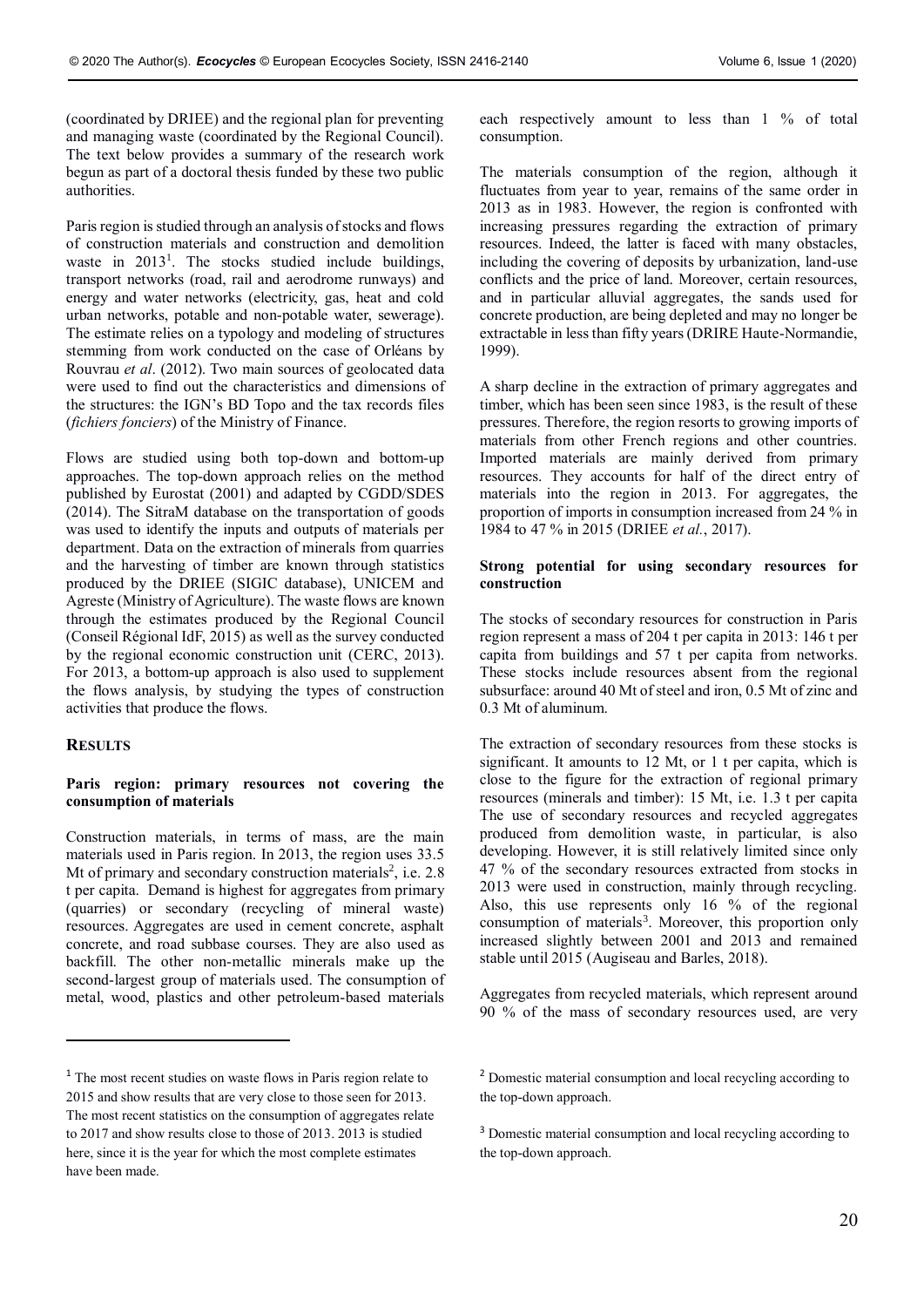mainly used as backfill and for road building (DRIEE *et al*., 2017). These uses are less demanding in terms of quality than the production of concretes. However, the incorporation of aggregates from recycled materials in concrete is permitted since 2012 at rates that can be as high as 30 % (NF EN 206- 1/CN standard). As we saw in the previous point, the production of concrete is a significant consumption item and leads to high imports.

Besides the materials extracted from built stocks, most construction waste produced in Paris region in terms of mass, comprises excavated materials. The flows amount to 1.8 t per capita. Only 13 % of all the flows of excavated materials have been reused or recycled in construction, mainly for road building. The flows not used for construction are mainly used for quarry rehabilitation or disposed of in landfill sites.

## **DISCUSSION**

The limitations of this work relate first of all to the assumptions and data used to quantify and locate the stocks. Some structures are not taken into account, including bridges and canals. The typology of built works could be refined to take better account of certain characteristics impacting material contents as traffic for road pavements. The assumptions adopted for estimating flows using the bottomup approach could be reinforced. Estimates must be validated against other data sources, including data from demolition professionals.

Furthermore, the results of this study conducted on a regional scale could be compared with local observation. The latter would make it possible to better characterize secondary resources, their extraction, and use, and to better understand the constraints weighing on these actions. Indeed, there are questions related to extraction, collection, separation, sorting and transformation techniques. At the local level, these technical issues are intrinsically linked to spatial, social and economic factors. This work was initiated as part of a study conducted with CitéSource and Néo-Eco (2019).

## **CONCLUSIONS**

Our study highlighted the challenges that the construction industry faces in Paris region. It showed that on one hand, primary resources do not cover the consumption of materials and that on the other hand, the potential for using secondary resources for construction is strong. The limited use of the extracted secondary resources appears to be paradoxical given the growing problems of extracting regional primary resources. However, severe constraints or obstacles restrict the use of secondary resources in construction in France (Augiseau, 2020).

The concerted action of public authorities may allow a framework that is favorable to the use of secondary resources in construction. Local authorities can support the development of regional production infrastructure dedicated to sorting and recycling. Regional authorities can also encourage the use of secondary resources by linking urban

planning to the planning of stocks and flows of materials. The creation of a spatialized database or cadastre of secondary resources (Brunner, 2011) is a possible course of action implemented by the city of Vienna, Austria (Kleemann *et al*., 2017). In Paris region, projects lead by the inter-municipal authorities of Plaine Commune and Est Ensemble aim to constitute such databases (Bellastock *et al*., 2018; CitéSource and Néo-Eco, 2019).

Besides, since secondary resources may only partially replace primary resources, strategies should aim at reducing upstream and downstream flows. Urban planning can encourage better occupancy and densification of built areas to contribute to reducing flows. Building permits and demolition permits are significant levers in regulating the production of flows of construction materials and construction and demolition waste.

These actions must be part of coherent circular economy strategies. A strategy in four prioritized steps is for example recommended for Amsterdam by Circle Economy *et al.* (2018). Firstly, reducing the demand for resources. Then identifying and exploiting local synergies that can satisfy these demands. Finally meeting the remaining demands with resources that have a lower impact and monitoring the results. Such a strategy may contribute to relocating construction and urban development activities within the region but, more importantly, to relocating these activities within the limits of the biosphere.

#### **OPEN ACCESS STATEMENT**

This article has been published under a Creative Commons Attribution 4.0 international license that provides immediate open access to its content on the principle that making research freely available to the public supports a greater global exchange of knowledge.

## **REFERENCES**

AUGISEAU, V., BARLES, S. 2017. « Studying construction materials flows and stock: A review », *Resources, Conservation and Recycling* 123: 153-164. DOI: [10.1016/j.resconrec.2016.09.002](https://doi.org/10.1016/j.resconrec.2016.09.002)

AUGISEAU, V., BARLES, B. 2018. *Bilan de flux de matières de la région Ile-de-France en 2015*. Rapport de recherche pour le Conseil régional d'Ile-de-France. 37 p.

AUGISEAU, V. 2020. « Utiliser les ressources secondaires de matériaux de construction : contraintes et pistes d'action pour des politiques territoriales », *Flux* 116-117 : 21-36. DOI [: 10.3917/flux1.116.0026](https://doi.org/10.3917/flux1.116.0026)

BACCINI, P., BRUNNER, P. H. 1991. *Metabolism of the Anthroposphere*. Heidelberg, Springer-Verlag. 157 p.

BELLASTOCK, ALBERT & COMPAGNIE, AUXILIA, RECOVERING, LE PHARES, CSTB, ENCORE HEUREUX, HALAGE, BTP CONSULTANTS. 2018. *Bilan*